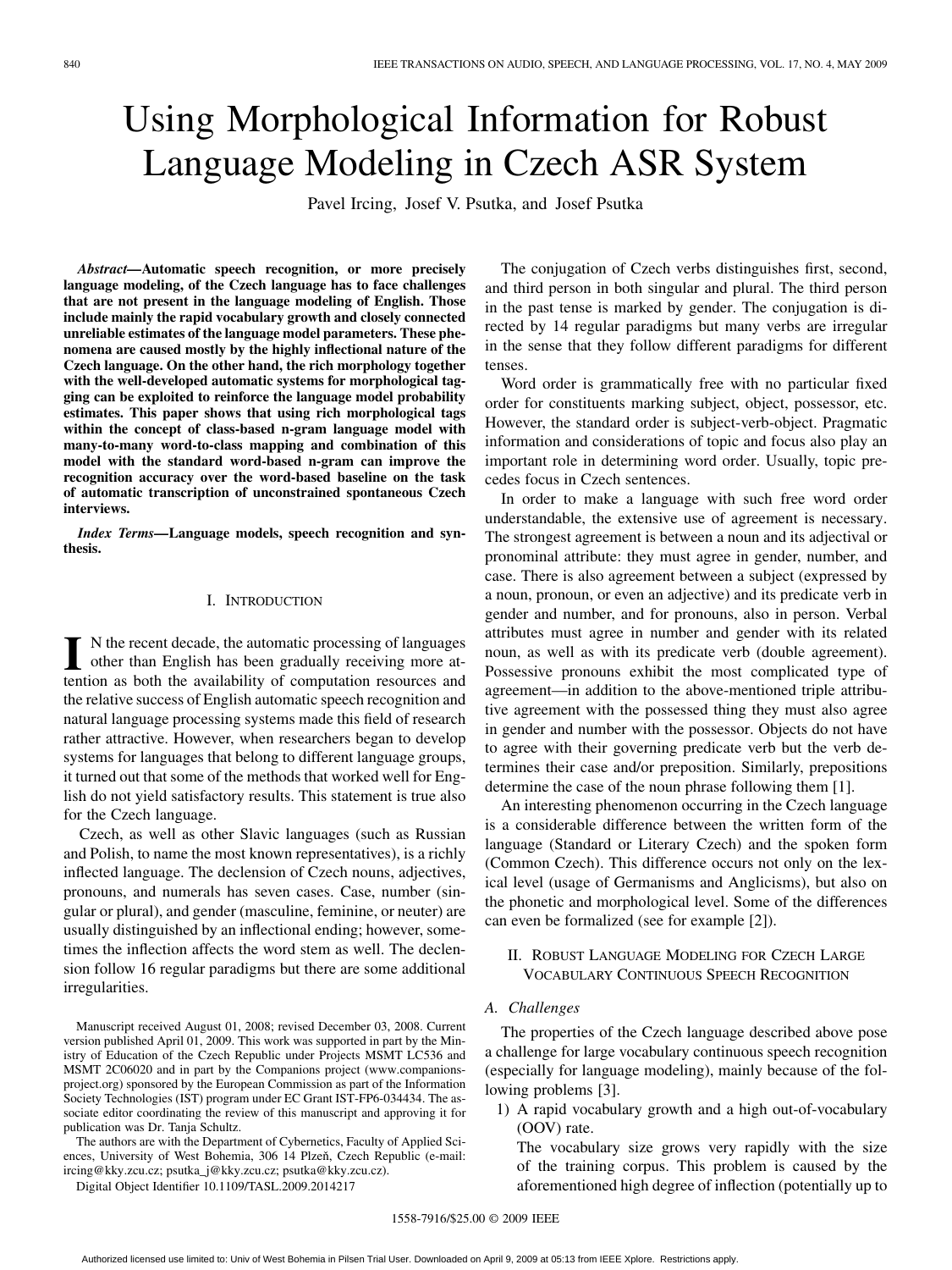300/20/200 word forms for a single verb/noun/adjective, but with frequent cases of systematic homography) and also by a high degree of derivation (use of prefixes and suffixes). Since, from the ASR point of view, a word is defined by its spelling, two differently spelled inflections or derivations of the same basic word form are considered different words.

Consequently, the vocabularies extracted from (necessarily limited) training data have an inevitably higher OOV rate than comparable lexicons of English.

2) A high perplexity of word-based  $n$ -gram language models. This fact is usually attributed to the free word order. However, experiments with a trigram model with permutations [4] showed that the free word ordering does not really pose such a serious problem, especially in the short-term dependencies represented by the  $n$ -gram language models.

We suspect that the high perplexity is again closely connected with the highly inflectional nature of the Czech language. The idea is as follows—even though available Czech text corpora already reached the size that would be sufficient for training a decent language model for English, the parameter estimates for Czech still remain unreliable due to the higher number of distinct words (and consequently the language model parameters).

3) Lack of language model training data for spontaneous speech.

This problem stems from the substantial difference between the spoken and the written form of the language. Since most text corpora consist of written text (newspaper articles, books, broadcast news transcripts), it is usually hard to find appropriate training data for estimating the language model that could be used in a system for transcribing spontaneous speech.

Our paper describes an attempt to address mainly the second problems listed above, that is, the poor language model probability estimation, by exploiting available morphological information. We have, however, listed all the challenges as we perceive them since we feel that especially the first two problems (rapid vocabulary growth and high perplexity) are closely connected and that the third one (discrepancy between speech transcripts and written text) is actually responsible for a rather modest benefit of the "background" language model described later in the paper.

# *B. Available Morphological Information*

Czech computational morphology is a field that has been extensively studied during the last 20 years. An elaborate tagset and a set of well-developed tools for automatic morphological processing of the Czech texts are therefore available [5]. Every tag in this positional system is represented as a string of 15 symbols. Each position in the string corresponds to one morphological category in the following order—part of speech, detailed part of speech, gender, number, case, possessor's gender, possessor's number, person, tense, degree of comparison, negation, and voice. Positions 13 and 14 are currently unused and finally position 15 is used for various special purposes (such as marking colloquial and archaic words or abbreviations). Nonapplicable

values are denoted by a single hyphen (-). A more detailed description of the tag system is beyond the scope of this paper and can be found in [5].

For example, the tag  $VB-S---3P-AA---$  denotes the verb (V) in either the present or the future tense (B), singular (S), in the third person (3), in the present tense (P), affirmative (A), and in the active voice (A).

The usage of such morphological tags is likely to be beneficial for the Czech language modeling because of the following factors.

- The number of distinct tags occurring even in the large text corpus is very small in comparison with the number of distinct words in the same corpus (there approximately 1500 unique tags versus several tens of thousands distinct words) and therefore estimates of the tag-based language model parameters are going to be very reliable.
- Using this type of morphological information seems to be suitable for the language modeling of the Czech language because of the extensive use of agreement already described in the Introduction. Since all morphological categories involved in the agreement rules (gender, number, case, etc.) are included in the morphological tags, there should exist some dependencies between adjacent tags that can be captured even by an  $n$ -gram language model.

Note that, due to the frequent homography, the word-to-tag mapping is highly ambiguous, since the ambiguity does not have to be a result of a word having several possible parts of speech—the difference can appear in any position of the tag.

The morphological tagging can be performed automatically using a serial combination of the morphological analyzer and tagger (see for example [6]). The current accuracy of automatic tagging is over 95% [7].

# *C. Incorporating Tags Into the Language Model and Into the Decoder*

Let us state again that we would like to exploit the dependencies that (as we believe) exist between the adjacent morphological tags and at the same time we of course still want to have surface word forms at the output of the ASR decoder. Using a class-based language model with many-to-many word-to-class mapping (remember the homography of the words described above) is thus a natural choice. The  $n$ -gram probability of the word  $w_i$  given the history  $h_i$  is in such a model defined by the formula

$$
P(w_i|h_i) = \sum_{c_{i-n+1}, \cdots, c_{i-1}, c_i} P(w_i|c_i) P(c_i|c_{i-n+1}^{i-1}) \qquad (1)
$$

where  $P(w_i|c_i)$  denotes the probability of the word  $w_i$  given the class  $c_i$  and  $P(c_i|c_{i-n+1}^{i-1})$  represents the *n*-gram probability that the class  $c_i$  will follow the previous  $(n - 1)$  classes  $c_{i-n+1}, \ldots, c_{i-1}.$ 

In the following paragraphs, we will present a way of an efficient incorporation of the language model (1) into the ASR decoder developed by AT&T Labs-Research. This decoder is built on the basis of weighted finite-state transducers (FST) [8], [9] and we feel that a brief overview of the FST terminology and basic operations is necessary for the comprehensibility of our approach. Please note that a manner of representing a class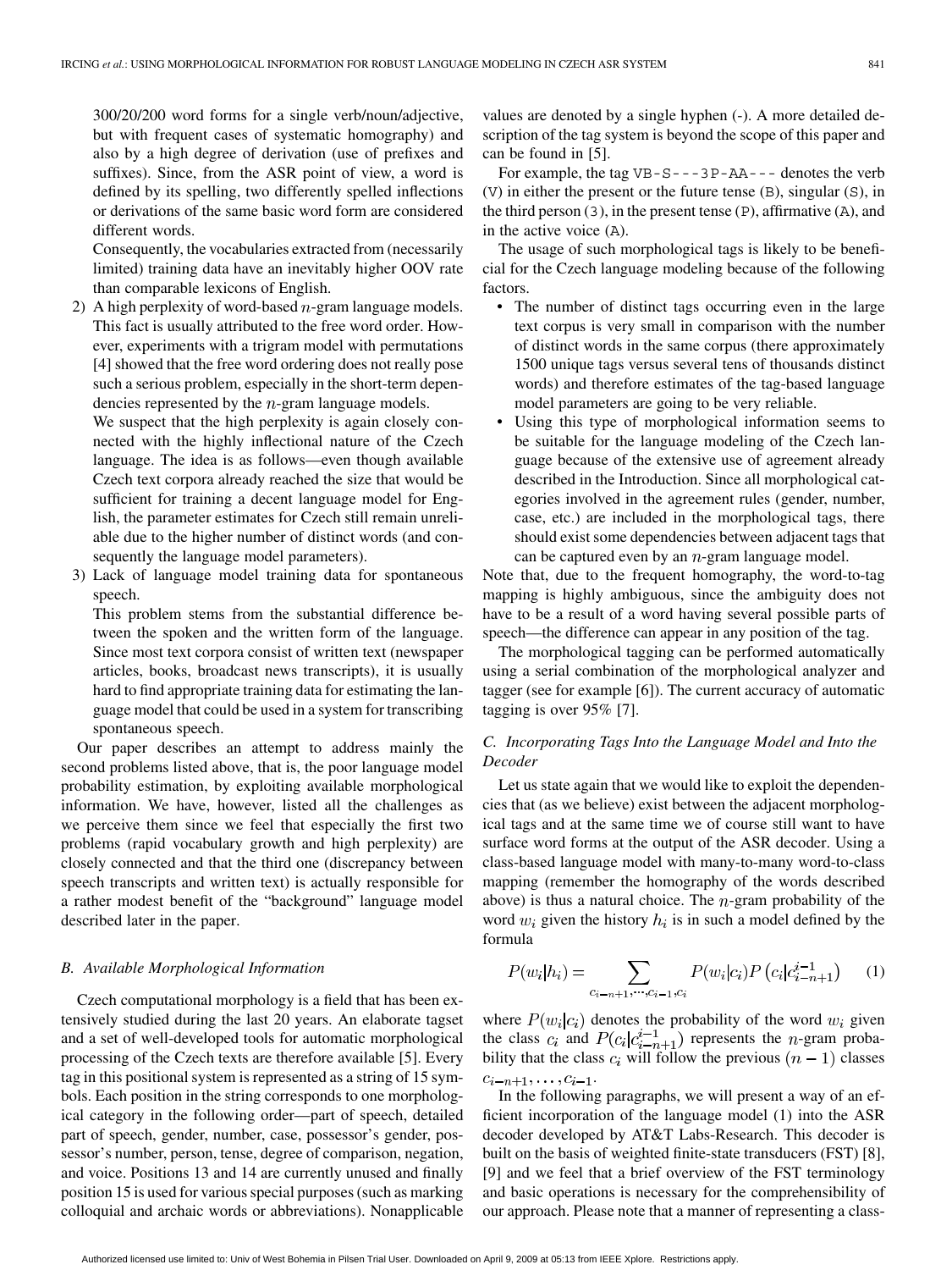based model as a finite-state automaton has already been introduced for example in [10] but it dealt with many-to-one word-toclass mapping only. We will show that many-to-many word-toclass mapping can be also consistently represented within the finite-state machine paradigm.

*1) Finite-State Transducers Essentials and Their Use in Speech Recognition:* The definition of weighted finite-state machines depends on the algebraic structure called semiring,  $(K, \oplus, \otimes, \overline{0}, \overline{1})$  [11]. A semiring is a set K with two binary operations, collection  $(\oplus)$  and extension  $(\otimes)$ , such that  $\oplus$  is associative and commutative with identity  $\overline{0}$ ,  $\otimes$  is associative with identity  $\overline{1}$  and  $\otimes$  distributes over  $\oplus$ .

For example,  $(\mathbb{R}, +, \ldots, 0, 1)$  is a semiring. Since in speech recognition we use negative natural log probabilities and the Viterbi approximation, the proper semiring is defined by  $(\mathbb{R}_{+} \cup {\infty}$ , min,  $+$ ,  $\infty$ , 0). This structure is called the tropical semiring.

The most general finite-state machine, a weighted finite-state transducer [9] over a given semiring is an 8-tuple

$$
T = (Q, Q_0, F, \Sigma, \Delta, E, \gamma, \rho) \tag{2}
$$

where Q is the finite set of states,  $Q_0 \subseteq Q$  is the set of initial states,  $F \subseteq Q$  is the set of final states,  $\Sigma$  is the input alphabet,  $\Delta$ is the output alphabet,  $E \subseteq Q \times \Sigma \times \Delta \times K \times Q$  is the finite set of transitions,  $\gamma$  is the initial weight function mapping  $Q_0 \to \mathbb{K}$ and  $\rho$  is the final weight function mapping  $F \to \mathbb{K}$ .

A transition  $t = (q, a, b, c, r) \in E$  can be viewed as an arc from the source state  $q$  to the destination state  $r$ , labeled with the input symbol  $a$ , the output symbol  $b$  and the weight  $c$ .

A path  $\pi$  in T is a set of consecutive transitions from q to  $q'$ , that is

$$
\pi = ((q_1, a_1, b_1, c_1, r_1), \dots, (q_n, a_n, b_n, c_n, r_n)) \tag{3}
$$

where  $q_1 = q$ ,  $r_n = q'$  and  $r_i = q_{i+1}$  for  $i = 1, ..., n - 1$ . A successful path  $\pi'$  is a path from an initial state to a final state. The input label  $\iota$  of the path  $\pi'$  is the concatenation of the labels of its constituent transitions, i.e.,

$$
\iota(\pi') = a_1 a_2 \dots a_n \tag{4}
$$

and analogically the output label  $\sigma$  of the path  $\pi'$  is defined as

$$
o(\pi') = b_1 b_2 \dots b_n. \tag{5}
$$

The weight  $\omega$  associated to  $\pi'$  is the  $\otimes$ -product of the initial weight function value for a given initial state  $q_1$ , the weights of its constituent transitions and the final weight function value for a given final state  $r_n$ , that is

$$
\omega(\pi') = \gamma(q_1) \otimes c_1 \otimes c_2 \ldots \otimes c_n \otimes \rho(r_n) \tag{6}
$$

A string  $x \in \Sigma^*$  (the asterisk denotes the Kleene closure) is accepted by T if there exists a successful path  $\pi'$  labeled with the input string x (i.e.,  $\iota(\pi') = x$ ). The weight associated by T to the sequence x is then the  $\bigoplus$ -sum of the weights of the successful paths  $\pi'$  labeled with the input label x and an output label  $y \in \Delta^*$ .

Such mapping from  $\Sigma^* \times \Delta^*$  to K is called a weighted transduction of a given automaton  $T$  and is defined as

$$
L_T(x,y) = \bigoplus_{\substack{\pi' \in q^{\pi; y} \\ \pi' \in q^{\infty}q'}} \omega(\pi') \tag{7}
$$

where  $\bigoplus$  represents the summation using the collection operator  $\oplus$  and  $\pi \in q \stackrel{x:y}{\leadsto} q'$  denotes the set of paths from q to  $q'$ labeled with the input string  $x$  and the output string  $y$ .

The AT&T FSM Library offers software tools for operations with finite-state automata, such as, for example, union, concatenation, and Kleene closure and also tools for automata determinization and minimization. Let us present the exact definitions of the two operations that are essential for the application of the finite-state transducers to speech recognition—projection and composition [12].

Each transduction  $L_T : \Sigma^* \times \Delta^* \to \mathbb{K}$  has two associated weighted languages—the first (input) projection  $\xi_1(L_T)$ :  $\Sigma^* \to \mathbb{K}$  and the second (output) projection  $\xi_2(L_T) : \Delta^* \to \mathbb{K}$ defined by

$$
\xi_1(L_T)(x) = \bigoplus_{y \in \Delta^*} L_T(x, y) \tag{8}
$$

$$
\xi_2(L_T)(y) = \bigoplus_{x \in \Sigma^*} L_T(x, y). \tag{9}
$$

A composition of two transductions  $L_T : \Sigma^* \times \Delta^* \to \mathbb{K}$  and  $L_S: \Delta^* \times \Gamma^* \to \mathbb{K}$  is defined by

$$
L_R(x, z) = L_T(x, y) \circ L_S(y, z) = \bigoplus_{y \in \Delta^*} L_T(x, y) \otimes L_S(y, z)
$$
\n(10)

where  $x \in \Sigma^*$ ,  $y \in \Delta^*$ , and  $z \in \Gamma^*$ . The transducer R then represents a composition of the automata  $T \circ S$  and provides a mapping  $\Sigma^* \times \Gamma^* \to \mathbb{K}$ . It is clear that the composition is useful for combining different information sources or different levels of representation.

Using the composition, the speech recognizer can be represented by the so-called recognition cascade  $H \circ C \circ L \circ G$ , where each component is a weighted finite-state transducer over the tropical semiring— $H$  represents an acoustic model,  $C$  transduces context-dependent phones to context-independent ones,  $L$ represents a pronunciation lexicon and finally  $G$  is a word-based language model (see Fig. 1). The decoder task of finding the best word sequence  $\hat{W}$  can be then expressed in terms of FST operations as

$$
\hat{\pi}' = \arg \min_{\pi'} \xi_2 (O \circ H \circ C \circ L \circ G)
$$
  

$$
\hat{W} = \iota(\hat{\pi}')
$$
 (11)

where  $O$  is the input sequence of acoustic features which can of course be transformed to a trivial finite-state machine as well. The  $C \circ L \circ G$  part of the cascade is constructed beforehand whereas the composition with  $O$  and  $H$  is performed during the decoder run.

Let us now go back to the class-based model defined by (1). The probability of the entire word sequence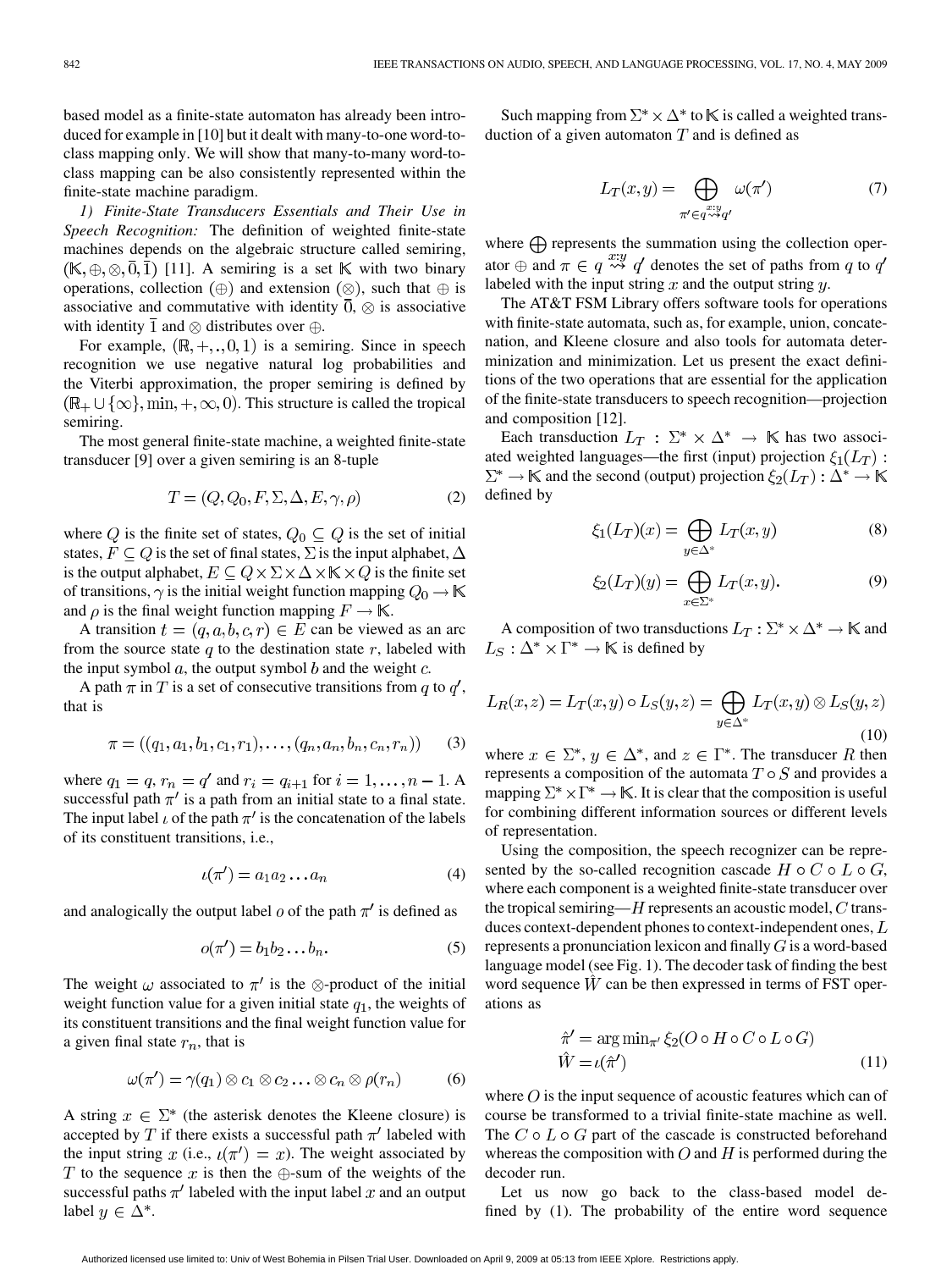

Fig. 1. Recognition cascade.

 $W = w_1, w_2, \dots, w_K$  can be expressed using this model as

$$
P(W) = \prod_{i=1}^{K} \sum_{c_{i-n+1}, \dots, c_{i-1}, c_i} P(w_i | c_i) P(c_i | c_{i-n+1}^{i-1}) \quad (12)
$$

which can be rewritten as

$$
P(W) = \sum_{C} \prod_{i=1}^{K} P(w_i|c_i) \prod_{i=1}^{K} P(c_i|c_{i-n+1}^{i-1}) \qquad (13)
$$

where C denotes all possible class sequences  $c_1, \ldots, c_K$ . Now if we replace the arithmetic sum and product with the general  $\oplus$  and  $\otimes$  operations, we see that the two product components of (13) constitute a weighted transductions [see (6) and (7)] and the entire right-hand side of (13) can be rewritten as

$$
\bigoplus_{c \in \Psi^*} L_T(w, c) \otimes L_V(c, c) \tag{14}
$$

where  $\Psi$  denotes the vocabulary of class symbols,  $\Theta$  denotes the word vocabulary and consequently  $c \in \Psi^*$ , and  $w \in \Theta^*$ represent the string of class symbols and words, respectively. It is evident that (14) corresponds to the transducer composition formula (10) and hence the class-based language model (1) can be represented by a composition of two finite-state transducers  $T \circ V$ , where T realizes a mapping from word-class pairs  $(w_i, c_i)$  to  $-\ln P(w_i|c_i)^T$  and V is a transducer that maps class sentences to  $-\ln P(c_i|c_{i-n+1}^{i-1})$  and thus constitutes the exact analogy of the word-based  $n$ -gram  $G$ , just with classes instead of words.

So it seems that if we want to use the class-based  $n$ -gram model instead of the word-based one, we can simply replace the transducer  $G$  with  $T \circ V$  in the recognition cascade, but in that case we would obtain the best class sequence instead of the best word sequence in the output of the decoder. However, the AT&T decoder is built so that it produces not only the best sequence but also a lattice. The lattice is an acyclic finite-state transducer containing the most probable paths through the recognition cascade for a given utterance. It has context-dependent phones on the input side and output labels from the right-most transducer in the cascade on the output side.

<sup>1</sup>The reader should bear in mind that we are working with natural log probabilities within the tropical semiring.

Therefore, we can retrieve the best word sequence  $\hat{W}$  even from the class-based lattice  $Z$  using the following operations:

$$
\hat{\pi}' = \arg \min_{\pi'} \xi_2 (\xi_1(Z) \circ C_{\mathbf{I}} \circ L_{\mathbf{I}})
$$
  

$$
\hat{W} = \iota(\hat{\pi}')
$$
 (15)

where  $C_{\overline{1}}$  and  $L_{\overline{1}}$  are special variants of C and L with all weights set to  $\overline{1}$ .

However, the transducer  $C \circ L \circ T \circ V$  often becomes too large due to a high degree of ambiguity caused by many-to-many word-to-class mapping. Thus, the first recognition run is usually performed with a simple word-based  $n$ -gram  $G$ . Then, the language model score is stripped from the word-based output lattices  $(X)$  and the resulting lattices are rescored with  $T \circ V$ . In terms of FSM operations, the best word sequence  $\hat{W}$  is determined by

$$
\hat{\pi}' = \arg \min_{\pi'} \xi_1 \left( \xi_2(X \circ G_-) \circ T \circ V \right)
$$
  

$$
\hat{W} = \iota(\hat{\pi}')
$$
 (16)

where  $G_{-}$  denotes the original language model with negative weights.

It is generally known (and our preliminary experiments proved it) that class-based language models yield more robust probability estimates than word-based models but at the same time they have worse discrimination ability ("sense of detail"). Thus, word-based and class-based language models are usually combined in some manner. The FST framework offers a natural way of model combination—we can simply retain the word language model score in the output lattices and then compose the lattices with  $T \circ V$ . We have found out empirically that better results are achieved when the transducer  $T$  just maps words to classes but does not associate any probability with this mapping. Such model combination can be expressed formally as

$$
\hat{\pi}' = \arg \min_{\pi'} \xi_1 (\xi_2(X) \circ T_{\bar{1}} \circ V)
$$
  

$$
\hat{W} = \iota(\hat{\pi}')
$$
 (17)

where again  $T_{\overline{1}}$  is the transducer T with all weights set to  $\overline{1}$ .

The ratio between the word-based  $n$ -gram  $G$  and the classbased  $n$ -gram  $V$  contributions must be carefully set up to ensure good recognition results (which is not surprising as the so-called scaling factors must be optimized also when using a word-based model alone). Within the FST framework, the scaling of the language model component is performed by multiplying each transition weight in a transducer by a scaling factor. The scaling factors for both  $G$  and  $V$  are usually optimized on a development data set.

Let us now summarize that finding the best word sequence according to  $(17)$  with scaled G and V components corresponds to the usage of a language model

$$
\hat{P}(w_i|h_i) = \left(P(w_i|w_{i-l+1}^{i-1})\right)^{\theta_w} \left\{\max_{c_{i-n+1}, \dots, c_i} P(c_i|c_{i-n+1}^{i-1})\right\}_{(18)}^{\theta_c}
$$

where  $\theta_w$  and  $\theta_c$  are the word-based and class-based model scaling factors, respectively. Note that although this model is deficient (in the sense that the expression  $\sum_{w_i} \hat{P}(w_i|h_i)$  does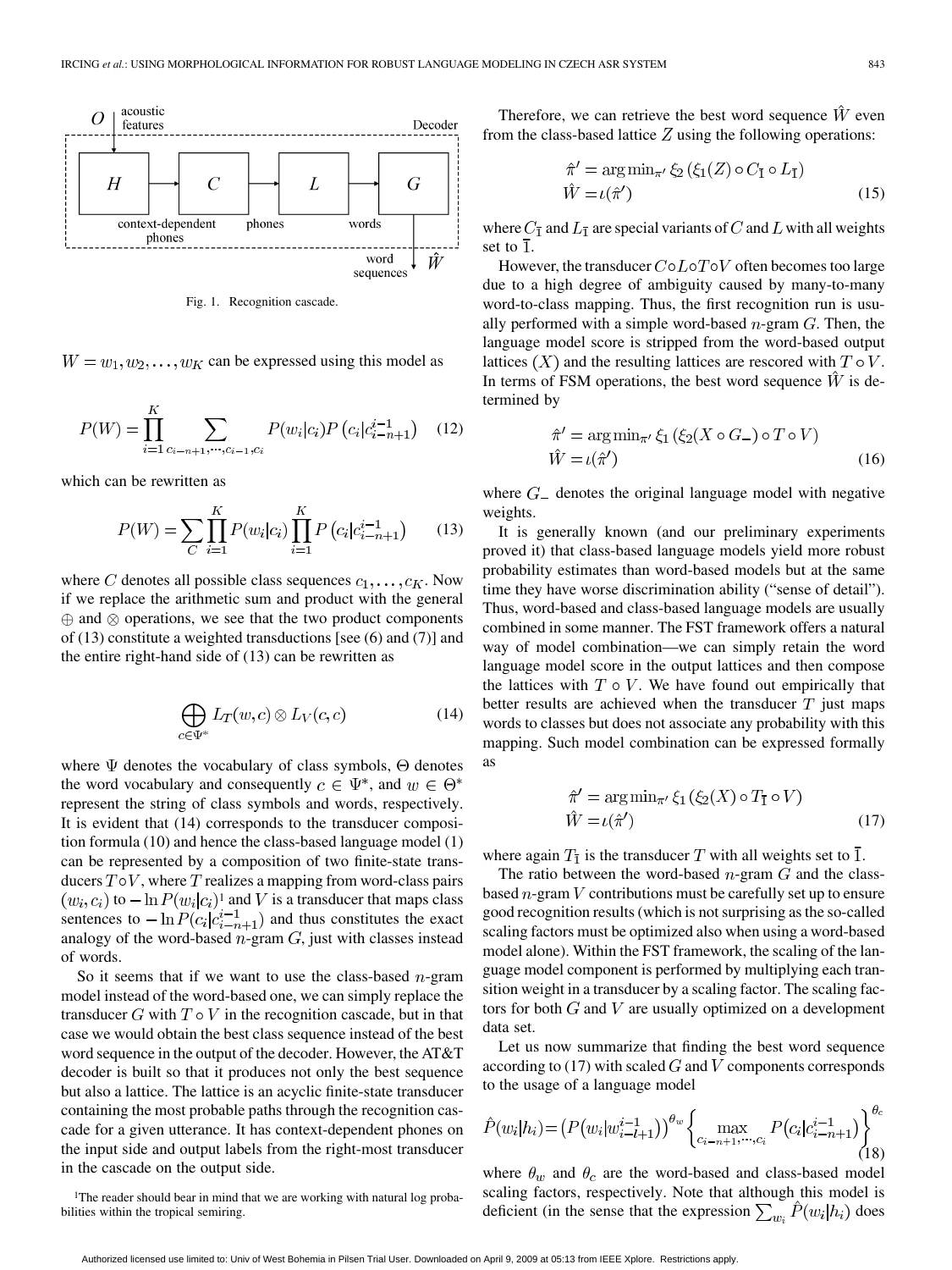|                   | Training (336) |        | Test $(10)$ |        |
|-------------------|----------------|--------|-------------|--------|
|                   | Male           | Female | Male        | Female |
| Speakers          | 145            | 191    |             |        |
| Hours transcribed | 36.25          | 47.75  | 13.15       | 9.7    |

TABLE I TRANSCRIBED SPEECH DATA

not sum up to 1) it consistently outperforms the word-based  $n$ -grams used alone (see the evaluation section).

# III. EXPERIMENTAL EVALUATION

#### *A. Training and Test Corpora*

The presented language modeling approach have been tested using the Czech part of the ASR training and test data prepared within the MALACH project [13]. The ultimate goal of this project (which ended September 2007) was to use advanced ASR and IR techniques to facilitate access to the large multilingual spoken archives created by the Visual History Foundation. These archives consist of testimonies given by the survivors and witnesses of the Holocaust. The entire collection contains almost 52 000 interviews in 32 languages, a total of 116 000 hours of audio and video.

The Czech portion of the archives consists of 346 interviews that we divided into 336 speakers used for the ASR training and ten test speakers. A 15-min segment was transcribed from each of the training speakers, yielding a total of 84 h of annotated speech. The testimonies of the test speakers were transcribed completely, yielding approximately 23 h of transcribed speech. The ratio between males and females in terms of the number of speakers and the amount of transcribed speech is shown in Table I.

The test set was further divided into the development data (randomly selected 500 sentences from the test set) that were used for tuning of the language model scaling factors and the evaluation data (the rest of the test set—6368 sentences).

The training part of this speech corpus was of course used for acoustic model parameter estimation but also served as a basic corpus for the language modeling purposes (see Section III-C for details)

#### *B. Front-End and Acoustic Models*

The acoustic models were trained using 84 h of transcribed speech (see Section III-A). The data was parameterized as 17-dimensional PLP cepstral features including their delta and delta-delta derivatives (resulting into 51-dimensional feature vector). These features were computed at a rate of 100 frames per second. Cepstral mean subtraction was applied on a per-utterance basis. The resulting cross-word-triphone-based models were trained using the HTK toolkit [14] and had approximately 6 k states and 107 k Gaussians. The performance of the acoustic models could be of course further enhanced by using state-of-the-art speaker adaptation techniques but the improvements of those techniques were shown to be additive and we therefore considered such tuning of the acoustic models to be beyond the scope of this paper.

TABLE II BASIC PROPERTIES OF DIFFERENT LEXICONS

|       | Corpus  | Lexicon | OOV   |
|-------|---------|---------|-------|
|       | Size    | Size    | Rate  |
| Words | 606,242 | 41.249  | 5.07% |
| Tags  | 606,242 | 1,180   | 0.11% |



Fig. 2. Recognition accuracy on the development data.

# *C. Language Models*

The previous experiments with the MALACH data [15] hinted that the transcripts of the interviews used for acoustic model training, although relatively small from the language modeling point of view (approximately 600 k tokens), constitute quite a good language modeling corpus to start with. Therefore, only those transcripts were used in the first round of experiments. The text was processed using a serial combination of the morphological analyzer and tagger [6] in order to obtain data for the proposed class-based language models. Basic properties of both word and tag versions of the corpus are summarized in Table II (the OOV rate is measured on the development set).

Bigram and trigram language models were estimated from both the word (transducer  $G$ ) and the tag corpus (transducer  $V$ ). All models employed Katz's backing-off scheme and were estimated using the SRILM toolkit [16]. We have also constructed the transducer mapping words to tags  $(T_1)$  from the "parallel" word and tag corpora. Then we successively put the bigram and trigram word-based models  $G$  into the recognition cascade and tuned their scaling factors using the development data. The behavior of the recognition accuracy of those word-based models depending on the scaling factors is depicted on Fig. 2. Word lattices for all the tested settings were also generated during the decoder runs.

The scaling factor values that yielded the best results (16 for the bigram, 14 for the trigram) were then used to recognize also the evaluation data. Resulting development and evaluation data accuracies and perplexities (PPL) are shown in Table III.

As can be seen from both the development and the evaluation data results, the trigram model does not outperform the bigram. This might be a little surprising for readers accustomed to English ASR but the very limited contribution of the trigram model to the recognition accuracy is a phenomenon that has been consistently observed in all Czech ASR system across different do-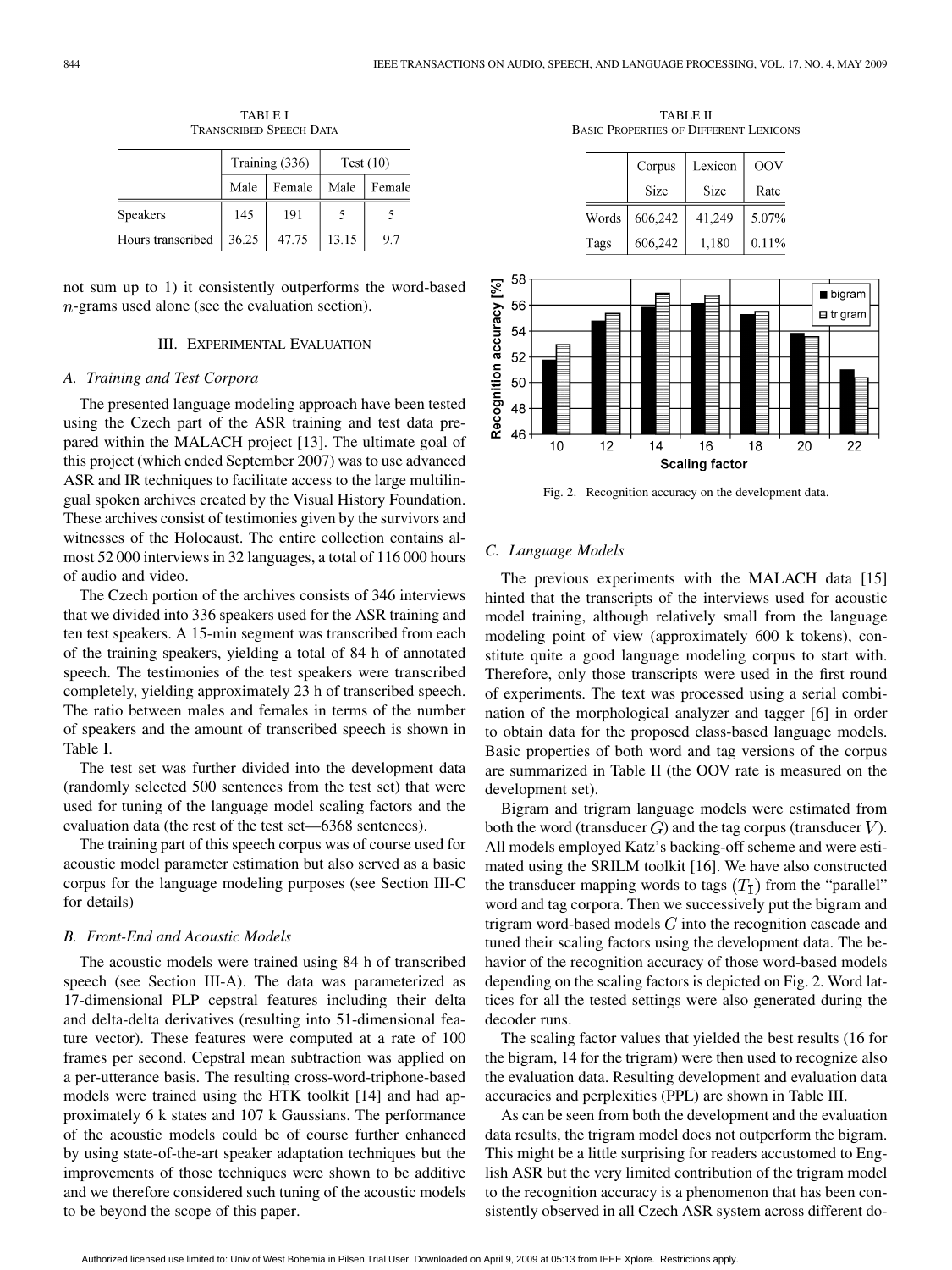| TABLE III                                     |  |
|-----------------------------------------------|--|
| BASELINE RESULTS WITH TUNED WORD-BASED MODELS |  |
|                                               |  |

|                                    | Devel. data |            | Eval. data |                       |
|------------------------------------|-------------|------------|------------|-----------------------|
| Language model                     | <b>PPL</b>  | Acc $[\%]$ | <b>PPL</b> | Acc $\lceil\% \rceil$ |
| bigram $(\theta_w = 16)$           | 291.38      | 56.17      | 374.02     | 52.54                 |
| trigram $(\theta_w = 14)$   277.82 |             | 56.89      | 360.36     | 52.45                 |

TABLE IV EVALUATION RESULTS WITH COMBINATION OF MODELS

| Language model              | Acc [%] |
|-----------------------------|---------|
| word bigram o class bigram  | 54.67   |
| word bigram o class trigram | 55.27   |

mains. Our hypothesis is that it is again caused by a rich morphology that leads to excessive number of unique trigrams and therefore makes the trigram estimates unreliable.

The development data lattices obtained using the bigram word model with various scaling factors (the trigram lattices were not used as their baseline accuracy did not promise a substantially better results) were then rescored with the class-based bigram and trigram models, again scaled with a set of different factors. The rescoring was performed by composition with the mapping transducer  $T_{\overline{1}}$  and the tag model V according to (17)—that is, word-based and class-based model probabilities were combined in a way described by (18). The development data tests showed that there is quite a wide range of scaling factor values where the combination of word-based and tag-based model outperforms the system with only word-based models (the plot is not shown here as the 3-D graph is not very transparent)—the very best performing scaling factor combinations were again used to process the evaluation data and the results are presented in Table IV.

Now the results on both the development and the evaluation data indicate that the combination of word-based and tagbased models consistently outperforms the usage of word-based models alone. We have performed Wilcoxon signed-rank test to assess whether the difference is statistically significant—the outcome corroborates our hypothesis as the  $p$ -value is virtually zero (at the level of  $10^{-45}$ ).

It could be argued that such a significant improvement of the recognition accuracy is actually due to the weak estimates of the baseline word-based model. In order to test this hypothesis, we have estimated the "background" language model using the LN text corpus. This corpus consists of texts from Czech daily newspapers Lidové Noviny. The data were collected by the Institute of Czech National Corpus, cleaned at the Institute of Formal and Applied Linguistics and now they constitute a part of the Prague Dependency Treebank 1.0 (http://ufal.mff.cuni.cz/pdt/). The texts contained in the corpus were published during the period 1991 through 1995 and constitute approximately 33 million tokens in about 2.3 million sentences.

The complete lexicon of the LN corpus has approximately 650 k distinct words; we have, however, estimated a bigram word-based language model on this corpus using just the 41 k lexicon derived from the MALACH speech transcripts. We have

TABLE V TUNING OF THE INTERPOLATION WEIGHT

| $\lambda$ | <b>PPL</b> | Acc $[\%]$ | $\lambda$ | <b>PPL</b> | Acc $[\%]$ |
|-----------|------------|------------|-----------|------------|------------|
| 1.0       | 291.38     | 56.17      | 0.4       | 320.36     | 56.64      |
| 0.9       | 264.28     | 57.39      | 0.3       | 352.81     | 55.91      |
| 0.8       | 264.34     | 57.50      | 0.2       | 402.26     | 55.02      |
| 0.7       | 270.56     | 57.50      | 0.1       | 490.17     | 53.10      |
| 0.6       | 281.56     | 57.14      | 0.0       | 898.76     | 47.60      |
| 0.5       | 297.67     | 56.88      |           |            |            |

| <b>TABLE VI</b>                            |  |
|--------------------------------------------|--|
| EVALUATION RESULTS WITH INTERPOLATED MODEL |  |

| Language model                        | Acc <sup>[%]</sup> |
|---------------------------------------|--------------------|
| word bigram $Tr$                      | 52.54              |
| word bigram $Int$                     | 54.15              |
| word bigram $Int \circ$ class bigram  | 55.76              |
| word bigram $Int \circ$ class trigram | 56.32              |

used this fixed lexicon in order to filter out the potential effect of lower OOV rate of a larger lexicon from the LN corpus. This way, any benefit of the background language model should come purely from better  $n$ -gram estimates.

The background language model  $(LN)$  was then linearly interpolated with the bigram model estimated from the transcripts which was used in the previous set of experiments  $(Tr)$  in the following way:

$$
P_{Int}(w_i|h_i) = \lambda P_{Tr}(w_i|h_i) + (1 - \lambda)P_{LN}(w_i|h_i). \tag{19}
$$

The value of the interpolation weight  $\lambda$  was optimized using the development data. Such an interpolation was already successfully used in the experiments with both English and Czech MALACH data [13]. The language model scaling factor was kept fixed to the value that was found to be optimal for the  $Tr$ model  $(\theta_w = 16)$ . The behavior of the development set perplexity and recognition accuracy is shown in Table V.

The best performing interpolated model ( $\lambda = 0.8$ ) was then used to process the evaluation data. Two version of this model were actually employed—one with scaling factor  $\theta_w = 16$  for the evaluation of the word-based bigram accuracy and one with  $\theta_w = 14$  for generating lattices for the subsequent rescoring with the class-based model. The rescoring was again performed according to (18) and both the mapping transducer  $T_1$  and the tag  $n$ -gram model V remained the same as in the previous set of experiments. The evaluation data results with the interpolated word-based language model  $(Int)$  are summarized in Table VI, together with the baseline result for the model estimated from acoustic data transcripts only  $(Tr)$ .

The results in Table VI suggest that the improvements in the recognition performance caused by the proposed class-based models are additive and that the tag-based model is able to improve also the accuracy of the recognition systems with more robust baseline language models. This hypothesis was also validated by the experiments performed by one of the authors of this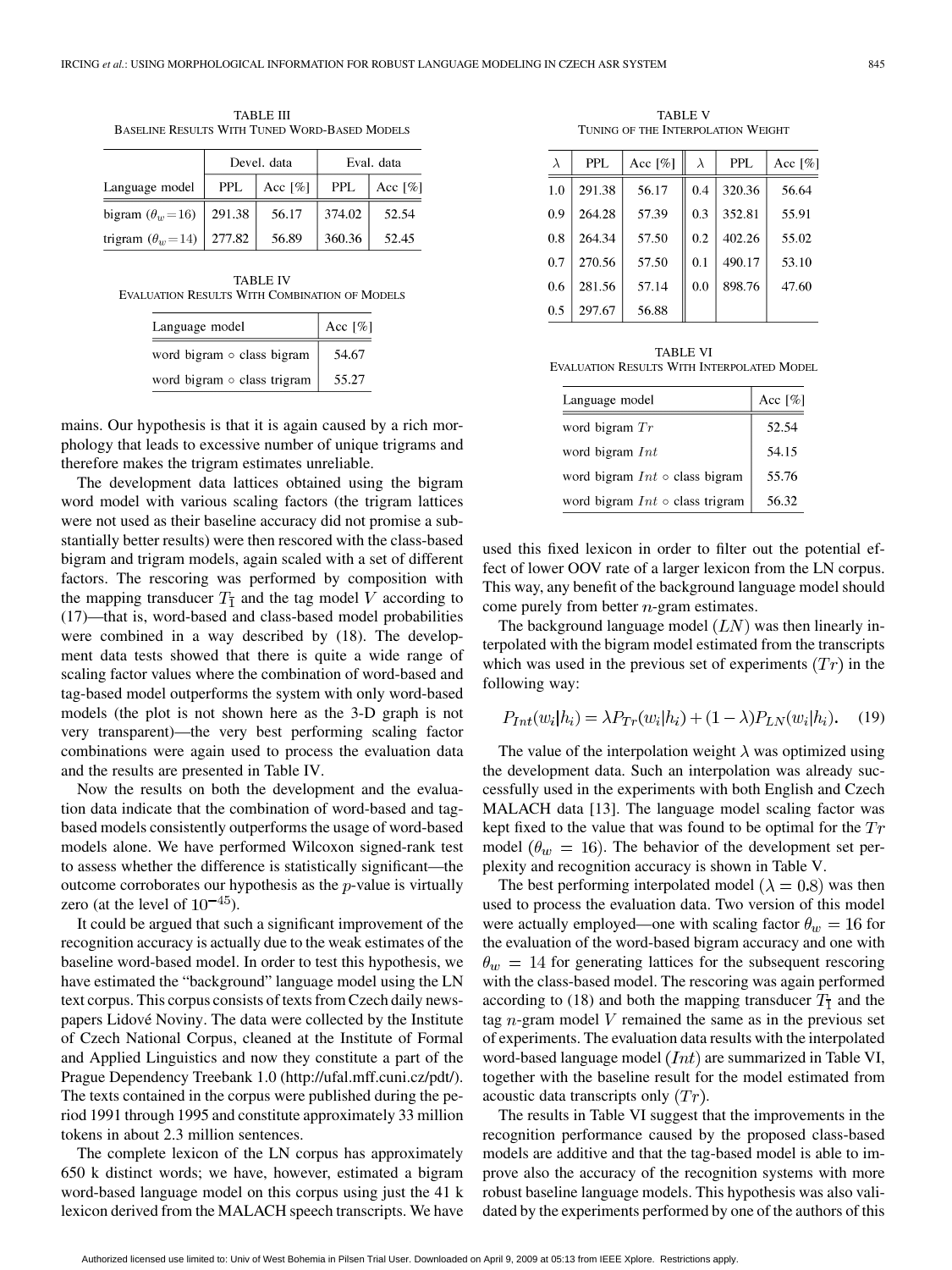TABLE VII COMPARISON OF MANY-TO-MANY AND MANY-TO-ONE MAPPING

|                  | Many-to-many |             | Many-to-one |             |
|------------------|--------------|-------------|-------------|-------------|
| test set - LM    | Acc $[\%]$   | Time [mins] | Acc $[\%]$  | Time [mins] |
| devel. - bigram  | 59.17        |             | 58.50       |             |
| devel. - trigram | 59.50        | 70          | 58.42       | 15          |
| eval. - bigram   | 55.76        |             | 55.14       |             |
| eval. - trigram  | 56.32        |             | 55.45       |             |

paper on a broadcast news task where the accuracy improved from 70.20% (word bigram) to 72.73% (rescoring with class trigram) [17]. Note that the more prominent contribution of the tag-based model in the broadcast news task is to be expected as the sentences in the news are naturally mostly grammatically correct and thus also the tag model itself is more robustly estimated.

Finally, we would like to present one more set of comparative experiments to justify the use of many-to-many word-to-class mapping as opposed to many-to-one mapping. In the case of many-to-one word-to-class mapping, the probability of the word  $w_i$  given the history  $h_i$  is given by

$$
P(w_i|h_i) = P(w_i|c_i)P(c_i|c_{i-n+1}^{i-1})
$$
 (20)

and the absence of the summation (in comparison with (1)) results into the model that is less computationally expensive.

In order to test the model (20), we have modified the mapping transducer  $T_1$  in such a way that it maps each word to a single tag, namely the one that is most frequently associated with such word in the training data. The tag  $n$ -gram model V remains unchanged. We have performed a set of rescoring experiments using the best available word lattices, i.e., the ones generated with the interpolated bigram model. The results comparing the performance of models (1) and (20) on both the development and the evaluation set are given in Table VII, together with the running times of both models on the development data.

The results in the table essentially conform with our intuition that allowing each word to have only one part-of-speech tag is an oversimplification of the real language behavior, as the models with many-to-many word-to-class mapping consistently outperform the models with many-to-one mapping. On the other hand, the expected greater computational load of the former model also turned out to be true.

# IV. CONCLUSION

The aim of our paper was to demonstrate that the rich morphology of the Czech language that poses challenges for the language modeling can be, on the other hand, employed to reinforce the language model probability estimates. We have shown that the well-known concept of the class-based  $n$ -gram language model with many-to-many word-to-class mapping can be efficiently represented within the finite-state-transducer

framework and that the class-based models that use morphological tags for determining class membership can (in combination with the standard word-based  $n$ -grams) significantly improve the recognition accuracy. Note that the improvement was achieved even on a challenging task of automatic transcription of unconstrained, spontaneous interview where the syntactic rules are often not followed very closely.

It can be expected that the proposed technique would yield good results also for other languages from the Slavic family as their morphology demonstrates essentially the same patterns as the Czech language.

#### ACKNOWLEDGMENT

The access to the METACentrum computing facilities provided under the research intent MSM6383917201 is highly appreciated because otherwise the large experiments reported in this paper could not have been finished in time.

#### **REFERENCES**

- [1] M. Grepl, Z. Hladká, M. Jelínek, P. Karlík, M. Krčmová, M. Nekula, Z. Rusínová, and D. Šlosar, Příruční mluvnice češtiny. Praha, Czech Republic: NLN, 1996.
- [2] , P. Sgall, J. Hronek, A. Stich, and J. Horecký, Eds.*, Variation in Language: Code Switching in Czech as a Challenge for Sociolinguistics*. Amsterdam, The Netherlands: John Benjamins, 1992.
- [3] F. Jelinek, "Proposal for speech recognition of a Slavic language: Czech," Johns Hopkins Univ., Baltimore, MD, 1997, Tech. Rep..
- [4] E. Whittaker, "Statistical Language Modelling for Automatic Speech Recognition of Russian and English," Ph.D. dissertation, Univ. of Cambridge, Cambridge, U.K., 2000.
- [5] J. Hajič, Disambiguation of Rich Inflection. (Computational Mor*phology of Czech)*. Prague, Czech Republic: Karolinum, 2004.
- [6] J. Hajič and B. Hladká, "Tagging inflective languages: Prediction of morphological categories for a rich, structured tagset," in *Proc. COLING-ACL Conf.*, Montreal, QC, Canada, 1998, pp. 483–490.
- [7] D. J. Spoustová, J. Hajič, J. Votrubec, P. Krbec, and P. Květoň, "The best of two worlds: Cooperation of statistical and rule-based taggers for Czech," in *Proc. Balto-Slavonic Natural Lang. Process. Workshop, ACL*, Prague, Czech Republic, 2007, pp. 67–74.
- [8] M. Mohri, "Finite-state transducers in language and speech processing," *Comput. Linguist.*, vol. 23, no. 2, pp. 269–311, 1997.
- [9] M. Mohri, F. Pereira, and M. Riley, "Weighted finite-state transducers in speech recognition," in *Proc. ASR2000, Int. Workshop Autom. Speech Recognition: Challenges for the Next Millennium*, Paris, France, 2000, pp. 97–106.
- [10] G. Riccardi, R. Pieraccini, and E. Bocchieri, "Stochastic automata for language modeling," *Comput. Speech Lang.*, vol. 10, pp. 265–293, 1996.
- [11] W. Kuich and A. Salomaa*, Semirings, Automata, Languages*. Berlin, Germany: Springer-Verlag, 1986.
- [12] F. Pereira and M. Riley, "Speech recognition by composition of weighted finite automata," in *Finite-State Lang. Process.*, E. Roche and Y. Schabes, Eds. Cambridge, MA: MIT Press, 1997.
- [13] W. Byrne, D. Doermann, M. Franz, S. Gustman, J. Hajič, D. Oard, M. Picheny, J. Psutka, B. Ramabhadran, D. Soergel, T. Ward, and W.-J. Zhu, "Automatic recognition of spontaneous speech for access to multilingual oral history archives," *IEEE Trans. Speech Audio Process.*, vol. 12, no. 4, pp. 420–435, Jul. 2004.
- [14] S. Young, D. Kershaw, J. Odell, D. Ollason, V. Valtchev, and P. Woodland*, The HTK Book*. Cambridge, U.K.: Entropic, 2000.
- [15] J. Psutka, P. Ircing, J. V. Psutka, V. Radová, W. Byrne, J. Hajič, J. Mírovský, and S. Gustman, "Large vocabulary ASR for spontaneous Czech in the MALACH project," in *Proc. Eurospeech 2003*, Geneva, Switzerland, 2003, pp. 1821–1824.
- [16] A. Stolcke, "SRILM—An extensible language modeling toolkit," in *Proc. ICSLP*, Denver, CO, 2002, pp. 901–904.
- P. Ircing, "Large vocabulary continuous speech recognition of highly inflectional language (Czech)," Ph.D. dissertation, Univ. of West Bohemia-Západočeská Univerzita v Plzni, Plzeň, Czech Republic, 2003.